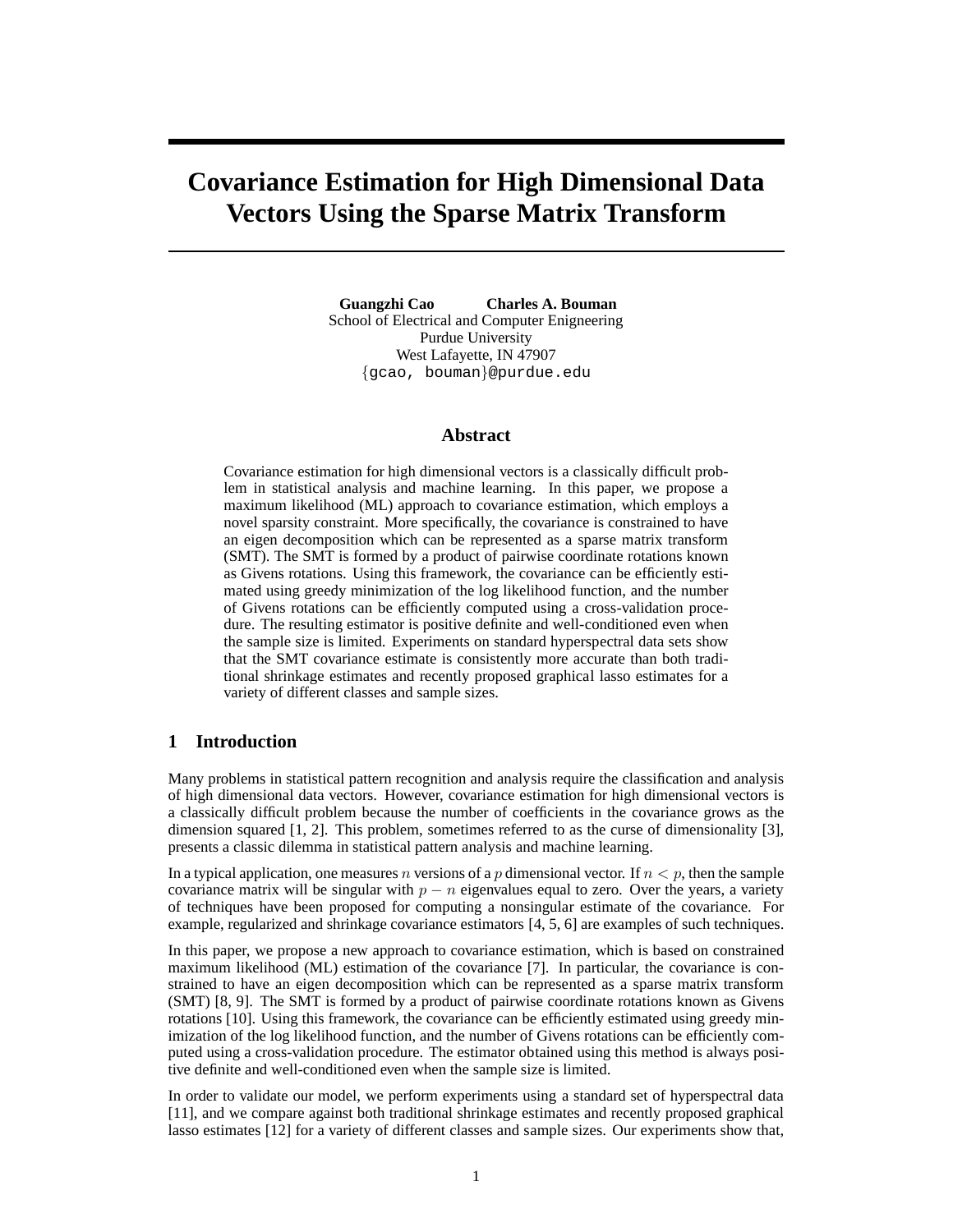for this example, the SMT covariance estimate is consistently more accurate. The SMT method also has a number of other advantages. It seems to be particularly good when estimating small eigenvalues and their associated eigenvectors. The cross-validation procedure used to estimate the SMT model order requires little additional computation, and the resulting eigen decomposition can be computed with very little computation (i.e.  $\ll p^2$  operations).

### **2 Covariance estimation for high dimensional vectors**

In the general case, we observe a set of n vectors,  $y_1, y_2, \dots, y_n$ , where each vector,  $y_i$ , is p dimensional. Without loss of generality, we assume  $y_i$  has zero mean. We can represent this data as the following  $p \times n$  matrix

$$
Y = [y_1, y_2, \cdots, y_n]. \tag{1}
$$

If the vectors  $y_i$  are identically distributed, then the sample covariance is given by

$$
S = \frac{1}{n}YY^{t},\tag{2}
$$

and S is an unbiased estimate of the true covariance matrix with  $R = \mathrm{E}[y_i y_i^t] = \mathrm{E}[S]$ .

While S is an unbiased estimate of R it is also singular when  $n < p$ . This is a serious deficiency since as the dimension  $p$  grows, the number of vectors needed to estimate  $R$  also grows. In practical applications, n may be much smaller than p which means that most of the eigenvalues of R are erroneously estimated as zero.

A variety of methods have been proposed to regularize the estimate of  $R$  so that it is not singular. Shrinkage estimators are a widely used class of estimators which regularize the covariance matrix by shrinking it toward some target structures [4, 5, 13]. Shrinkage estimators generally have the form  $\hat{R} = \alpha D + (1 - \alpha)S$ , where D is some positive definite matrix. Some popular choices for D are the identity matrix (or its scaled version) [5, 13] and the diagonal entries of S, i.e. diag(S) [5, 14]. In both cases, the shrinkage intensity  $\alpha$  can be estimated using cross-validation or boot-strap methods.

Recently, a number of methods have been proposed for regularizing the estimate by making either the covariance or its inverse sparse [6, 12]. For example, the graphical lasso method enforces sparsity by imposing an  $L_1$  norm constraint on the inverse covariance [12]. Banding or thresholding can also be used to obtain a sparse estimate of the covariance [15].

### **2.1 Maximum likelihood covariance estimation**

Our approach will be to compute a constrained maximum likelihood (ML) estimate of the covariance  $R$ , under the modeling assumption that eigenvectors of  $R$  may be represented as a sparse matrix transform (SMT) [8, 9]. To do this, we first decompose  $R$  as

$$
R = E\Lambda E^t \,,\tag{3}
$$

where E is the orthonormal matrix of eigenvectors and  $\Lambda$  is the diagonal matrix of eigenvalues. Then we will estimate the covariance by maximizing the likelihood of the data Y subject to the constraint that  $E$  is an SMT. By varying the order,  $K$ , of the SMT, we may then reduce or increase the regularizing constraint on the covariance.

If we assume that the columns of  $Y$  are independent and identically distributed Gaussian random vectors with mean zero and positive-definite covariance  $R$ , then the likelihood of Y given  $R$  is given by

$$
p_R(Y) = \frac{1}{(2\pi)^{\frac{np}{2}}} |R|^{-\frac{n}{2}} \exp\left\{-\frac{1}{2} \text{tr}\{Y^t R^{-1} Y\}\right\}.
$$
 (4)

The log-likelihood of  $Y$  is then given by [7]

$$
\log p_{(E,\Lambda)}(Y) = -\frac{n}{2} \text{tr}\{ \text{diag}(E^t SE)\Lambda^{-1} \} - \frac{n}{2} \log |\Lambda| - \frac{np}{2} \log(2\pi) ,\tag{5}
$$

where  $R = E\Lambda E^t$  is specified by the orthonormal eigenvector matrix E and diagonal eigenvalue matrix Λ. Jointly maximizing the likelihood with respect to E and Λ then results in the ML estimates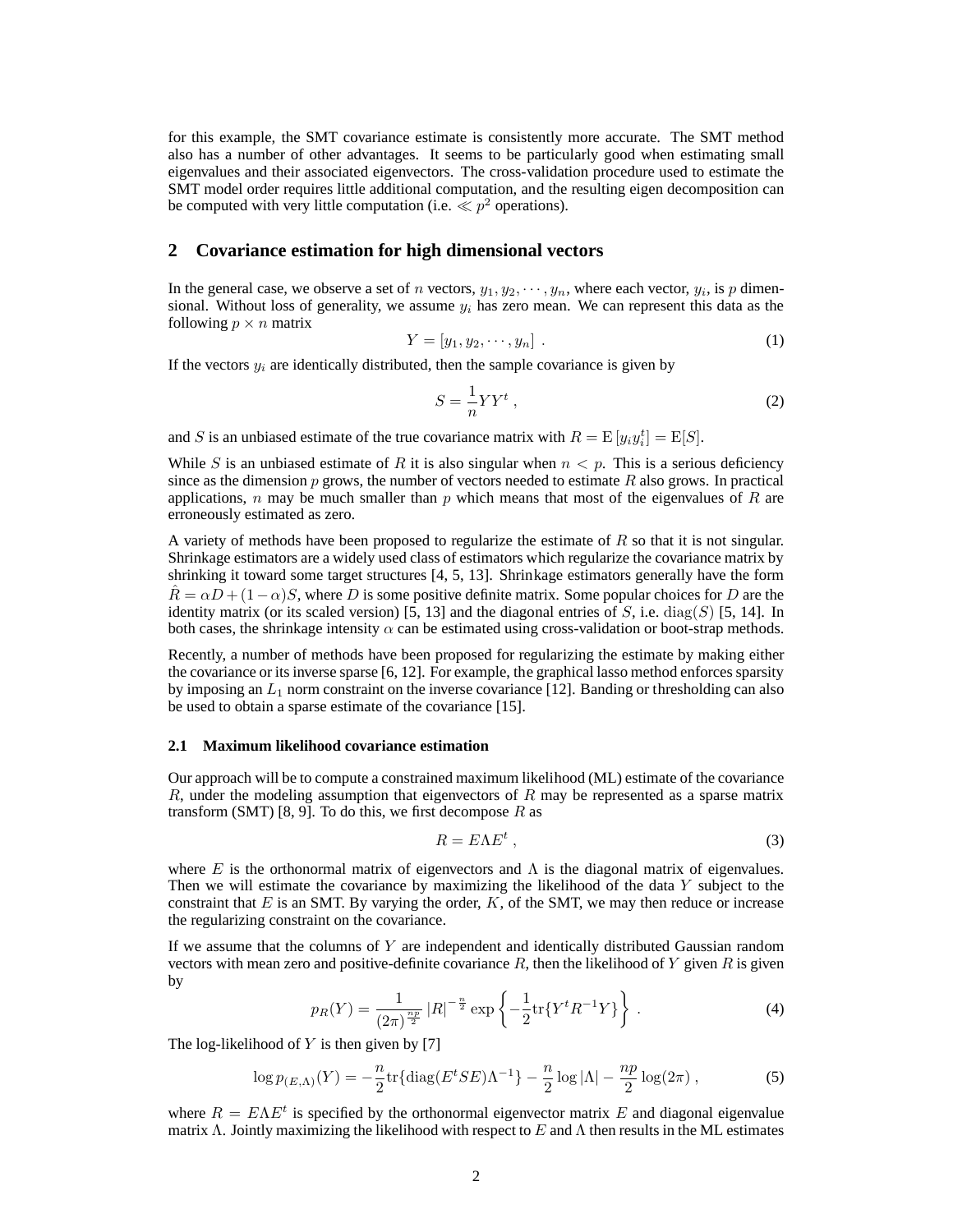

Figure 1: (a) 8-point FFT. (b) The SMT implementation of  $\tilde{y} = Ey$ . The SMT can be viewed as a generalization of FFT and orthonormal wavelet transforms.

of E and  $\Lambda$  given by [7]

$$
\hat{E} = \arg\min_{E \in \Omega} \left\{ \left| \text{diag}(E^t SE) \right| \right\} \tag{6}
$$

$$
\hat{\Lambda} = \text{diag}(\hat{E}^t S \hat{E}), \qquad (7)
$$

where  $\Omega$  is the set of allowed orthonormal transforms. So we may compute the ML estimate by first solving the constrained optimization of (6), and then computing the eigenvalue estimates from (7).

#### **2.2 ML estimation of eigenvectors using SMT model**

The ML estimate of E can be improved if the feasible set of eigenvector transforms,  $\Omega$ , can be constrained to a subset of all possible orthonormal transforms. By constraining  $\Omega$ , we effectively regularize the ML estimate by imposing a model. However, as with any model-based approach, the key is to select a feasible set,  $\Omega$ , which is as small as possible while still accurately modeling the behavior of the data.

Our approach is to select  $\Omega$  to be the set of all orthonormal transforms that can be represented as an SMT of order K [9]. More specifically, a matrix E is an SMT of order K if it can be written as a product of K sparse orthornormal matrices, so that

$$
E = \prod_{0}^{k=K-1} E_k = E_0 E_1 \cdots E_{K-1} , \qquad (8)
$$

where every sparse matrix,  $E_k$ , is a Givens rotation operating on a pair of coordinate indices  $(i_k, j_k)$ [10]. Every Givens rotation  $E_k$  is an orthonormal rotation in the plane of the two coordinates,  $i_k$ and  $j_k$ , which has the form

$$
E_k = I + \Theta(i_k, j_k, \theta_k), \qquad (9)
$$

where  $\Theta(i_k, j_k, \theta_k)$  is defined as

$$
[\Theta]_{ij} = \begin{cases} \cos(\theta_k) - 1 & \text{if } i = j = i_k \text{ or } i = j = j_k\\ \sin(\theta_k) & \text{if } i = i_k \text{ and } j = j_k\\ -\sin(\theta_k) & \text{if } i = j_k \text{ and } j = i_k\\ 0 & \text{otherwise} \end{cases}
$$
(10)

Figure 1(b) shows the flow diagram for the application of an SMT to a data vector  $y$ . Notice that each 2D rotation,  $E_k$ , plays a role analogous to a "butterfly" used in a traditional fast Fourier transform (FFT) [16] in Fig. 1(a). However, unlike an FFT, the organization of the butterflies in an SMT is unstructured, and each butterfly can have an arbitrary rotation angle  $\theta_k$ . This more general structure allows an SMT to implement a larger set of orthonormal transformations. In fact, the SMT can be used to represent any orthonormal wavelet transform because, using the theory of paraunitary wavelets, orthonormal wavelets can be represented as a product of Givens rotations and delays [17]. More generally, when  $K = \binom{p}{2}$  $\binom{p}{2}$ , the SMT can be used to exactly represent any  $p \times p$  orthonormal transformation [7].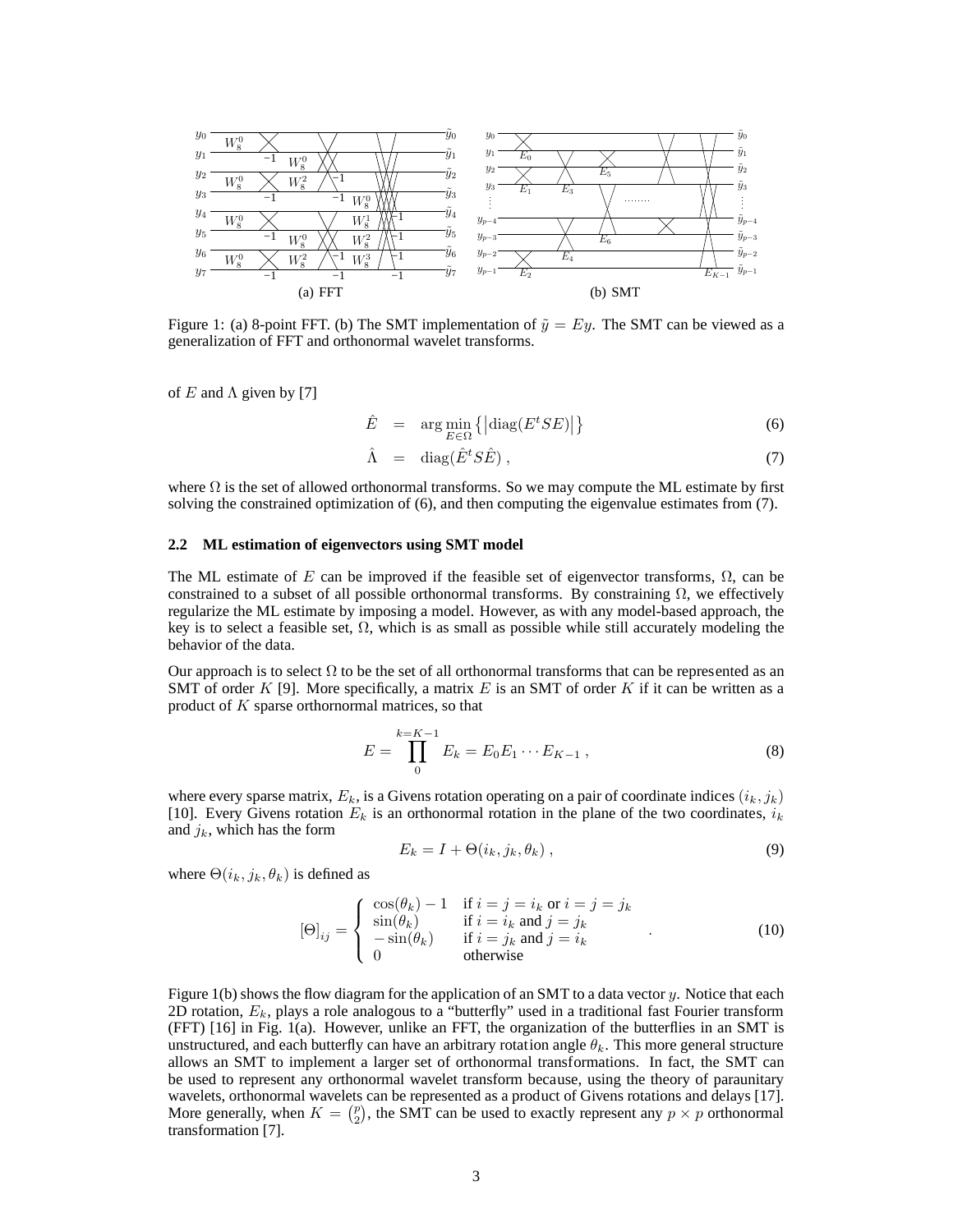Using the SMT model constraint, the ML estimate of  $E$  is given by

$$
\hat{E} = \arg\min_{E=\prod_{0}^{k=K-1} E_k} |\text{diag}(E^t SE)| \tag{11}
$$

Unfortunately, evaluating the constrained ML estimate of (11) requires the solution of an optimization problem with a nonconvex constraint. So evaluation of the globally optimal solutions is difficult. Therefore, our approach will be to use greedy minimization to compute a locally optimal solution to (11). The greedy minimization approach works by selecting each new butterfly  $E<sub>k</sub>$  to minimize the cost, while fixing the previous butterflies,  $E_l$  for  $l < k$ .

This greedy optimization algorithm can be implemented with the following simple recursive procedure. We start by setting  $S_0 = S$  to be the sample covariance, and initialize  $k = 0$ . Then we apply the following two steps for  $k = 0$  to  $K - 1$ .

$$
E_k^* = \arg\min_{E_k} \left| \text{diag}\left(E_k^t S_k E_k\right) \right| \tag{12}
$$

$$
S_{k+1} = E_k^{*t} S_k E_k^* \tag{13}
$$

The resulting values of  $E_k^*$  are the butterflies of the SMT.

The problem remains of how to compute the solution to (12). In fact, this can be done quite easily by first determining the two coordinates,  $i_k$  and  $j_k$ , that are most correlated,

$$
(i_k, j_k) \leftarrow \arg\min_{(i,j)} \left( 1 - \frac{[S_k]_{ij}^2}{[S_k]_{ii}[S_k]_{jj}} \right) \,. \tag{14}
$$

It can be shown that this coordinate pair,  $(i_k, j_k)$ , can most reduce the cost in (12) among all possible coordinate pairs [7]. Once  $i_k$  and  $j_k$  are determined, we apply the Givens rotation  $E_k^*$  to minimize the cost in (12), which is given by

$$
E_k^* = I + \Theta(i_k, j_k, \theta_k), \qquad (15)
$$

where

$$
\theta_k = \frac{1}{2} \text{atan}(-2[S_k]_{i_k j_k}, [S_k]_{i_k i_k} - [S_k]_{j_k j_k}). \tag{16}
$$

By iterating the (12) and (13) K times, we obtain the constrained ML estimate of  $E$  given by

$$
\hat{E} = \prod_{0}^{k=K-1} E_k^* \,. \tag{17}
$$

The model order, K, can be determined by a simple cross-validation procedure. For example, we can partition the data into three subsets, and  $K$  is chosen to maximize the average likelihood of the left-out subsets given the estimated covariance using the other two subsets. Once  $K$  is determined, the proposed covariance estimator is re-computed using all the data and the estimated model order.

The SMT covariance estimator obtained as above has some interesting properties. First, it is positive definite even for the limited sample size  $n < p$ . Also, it is permutation invariant, that is, the covariance estimator does not depend on the ordering of the data. Finally, the eigen decomposition  $E<sup>t</sup>y$  can be computed very efficiently by applying the K sparse rotations in sequence.

### **2.3 SMT Shrinkage Estimator**

In some cases, the accuracy of the SMT estimator can be improved by shrinking it towards the sample covariance. Let  $\hat{R}_{SMT}$  represent the SMT covariance estimator. Then the SMT shrinkage estimate (SMT-S) can be obtained as

$$
\hat{R}_{SMT-S} = \alpha \hat{R}_{SMT} + (1 - \alpha)S \,, \tag{18}
$$

where the parameter  $\alpha$  can be computed using cross validation. Notice that

$$
p_{\hat{R}_{SMT-S}}(Y) = p_{\hat{E}\hat{R}_{SMT-S}\hat{E}^t}(\hat{E}Y) = p_{\alpha\hat{\Lambda}+(1-\alpha)\hat{E}S\hat{E}^t}(\hat{E}Y) .
$$
 (19)

So cross validation can be efficiently implemented as in [5].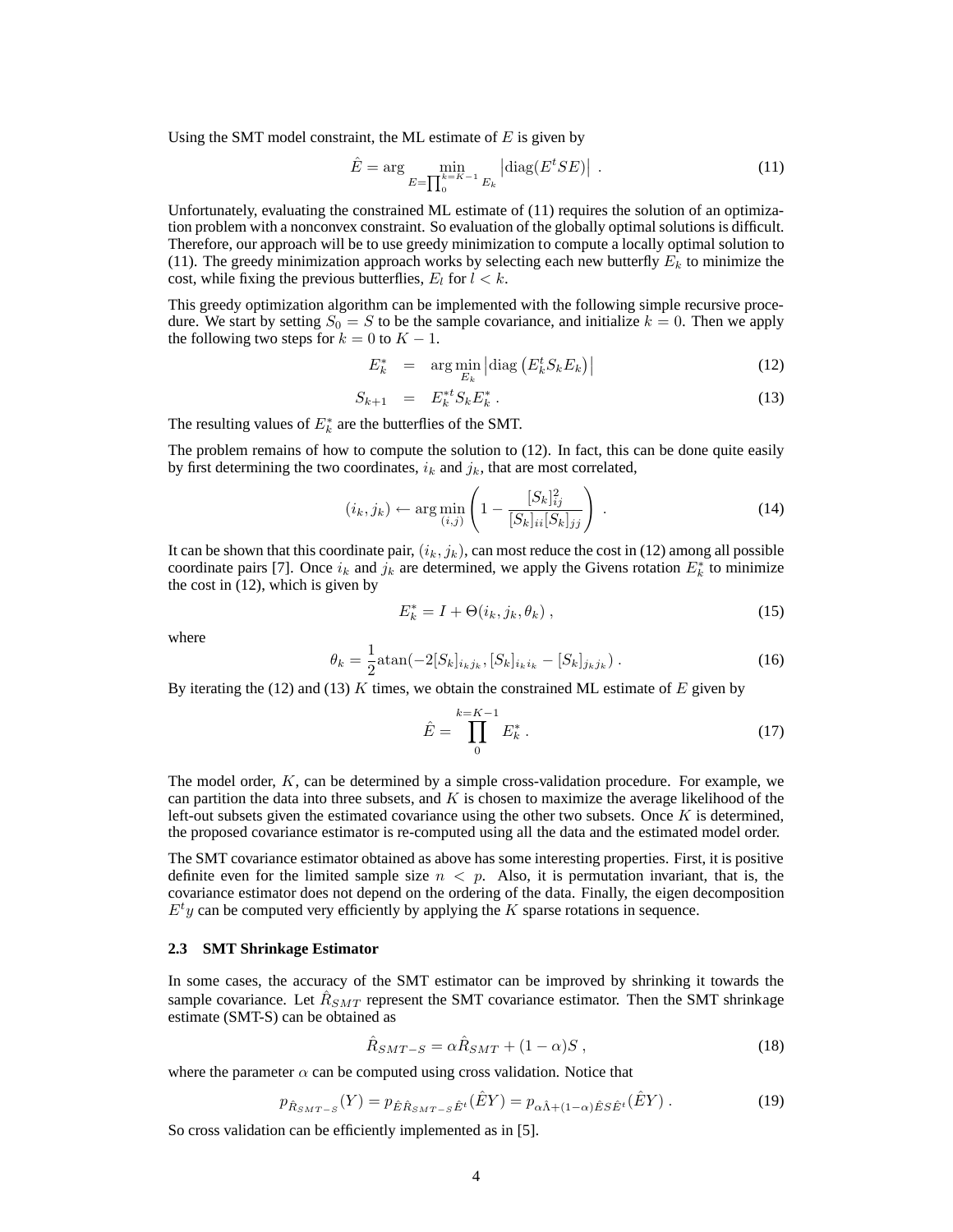# **3 Experimental results**

The effectiveness of the SMT covariance estimation depends on how well the SMT model can capture the behavior of real data vectors. Therefore in this section, we compare the performance of the SMT covariance estimator to commonly used shrinkage and graphical lasso estimators. We do this comparison using hyperspectral remotely sensed data as our high dimensional data vectors.

The hyperspectral data we use is available with the recently published book [11]. Figure 2(a) shows a simulated color IR view of an airborne hyperspectral data flightline over the Washington DC Mall. The sensor system measured the pixel response in 191 effective bands in the 0.4 to 2.4  $\mu$ m region of the visible and infrared spectrum. The data set contains 1208 scan lines with 307 pixels in each scan line. The image was made using bands 60, 27 and 17 for the red, green and blue colors, respectively. The data set also provides ground truth pixels for five classes designated as grass, water, roof, street, and tree. In Fig. 2(a), the ground-truth pixels of the grass class are outlined with a white rectangle. Figure 2(b) shows the spectrum of the grass pixels, and Fig. 2(c) shows multivariate Gaussian vectors that were generated using the measured sample covariance for the grass class.

For each class, we computed the "true" covariance by using all the ground truth pixels to calculate the sample covariance. The covariance is computed by first subtracting the sample mean vector for each class, and then computing the sample covariance for the zero mean vectors. The number of pixels for the ground-truth classes of grass, water, roof, street, and tree are 1928, 1224, 3579, 416, and 388, respectively. In each case, the number of ground truth pixels was much larger than 191, so the true covariance matrices are nonsingular, and accurately represent the covariance of the hyperspectral data for that class.

### **3.1 Review of alternative estimators**

A popular choice of the shrinkage target is the diagonal of  $S$  [5, 14]. In this case, the shrinkage estimator is given by

$$
\hat{R} = \alpha \text{diag}(S) + (1 - \alpha) S. \tag{20}
$$

We use an efficient algorithm implementation of the leave-one-out likelihood (LOOL) crossvalidation method to choose  $\alpha$  as suggested in [5].

An alternative estimator is the graphic lasso (glasso) estimate recently proposed in [12] which is an  $L_1$  regularized maximum likelihood estimate, such that

$$
\hat{R} = \arg \max_{R \in \Psi} \{ \log(Y \mid R) - \rho \parallel R^{-1} \parallel_1 \}, \tag{21}
$$

where  $\Psi$  denotes the set of  $p \times p$  positive definite matrices and  $\rho$  the regularization parameter. We used the R code for glasso that is publically available online. We found cross-validation estimation of  $\rho$  to be difficult, so in each case we manually selected the value of  $\rho$  to minimize the Kullback-Leibler distance to the known covariance.

### **3.2 Gaussian case**

First, we compare how different estimators perform when the data vectors are samples from an ideal multivariate Gaussian distribution. To do this, we first generated zero mean multivariate vectors with the true covariance for each of the five classes. Next we estimated the covariance using the four methods, the shrinkage estimator, glasso, SMT and SMT shrinkage estimation. In order to determine the effect of sample size, we also performed each experiment for a sample size of  $n = 80$ , 40, and 20, respectively. Every experiment was repeated 10 times.

In order to get an aggregate accessment of the effectiveness of SMT covariance estimation, we compared the estimated covariance for each method to the true covariance using the Kullback-Leibler (KL) distance [7]. The KL distance is a measure of the error between the estimated and true distribution. Figure  $3(a)(b)$  and (c) show plots of the KL distances as a function of sample size for the four estimators. The error bars indicate the standard deviation of the KL distance due to random variation in the sample statistics. Notice that the SMT shrinkage (SMT-S) estimator is consistently the best of the four.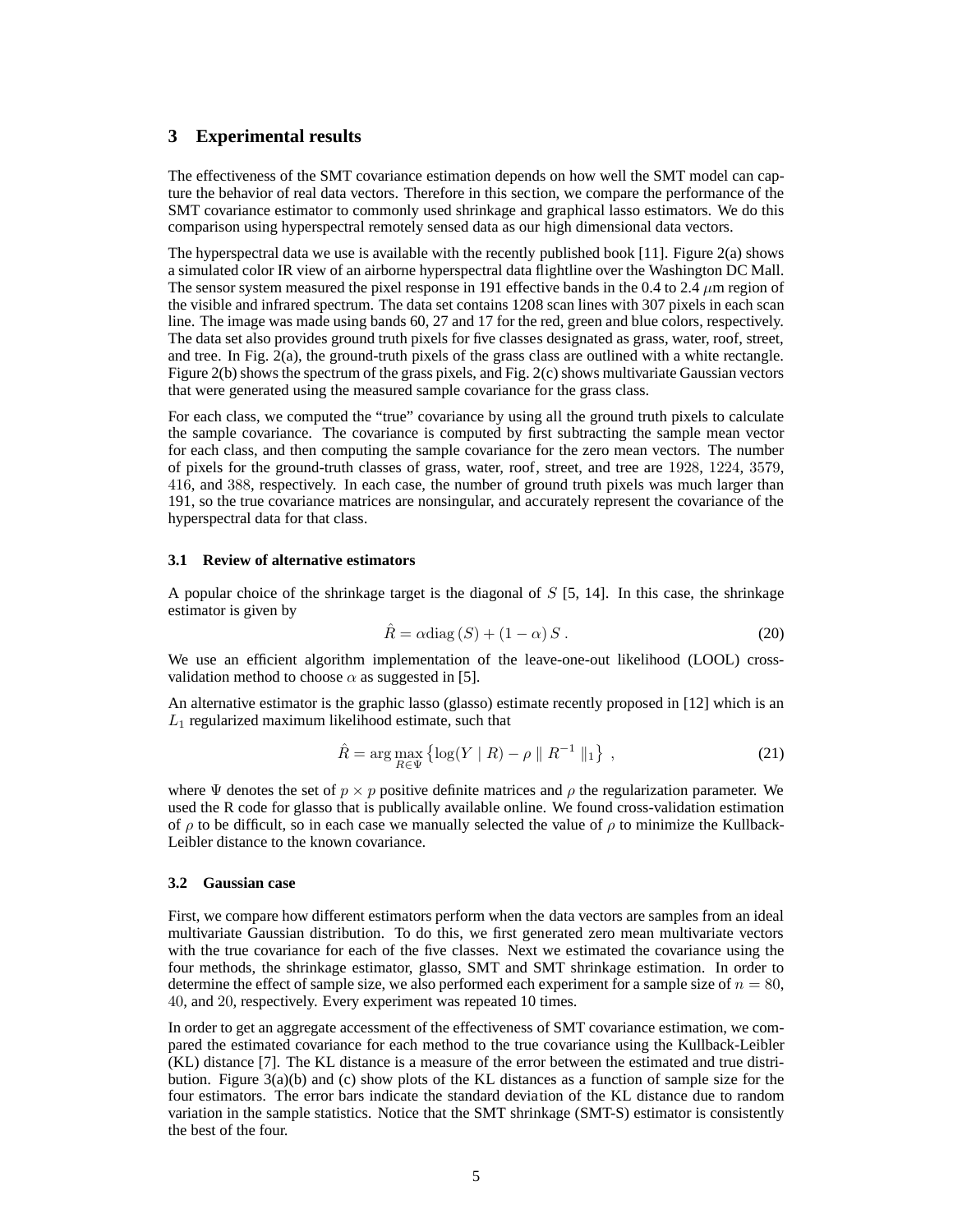

Figure 2: (a) Simulated color IR view of an airborne hyperspectral data over the Washington DC Mall [11]. (b) Ground-truth pixel spectrum of grass that are outlined with the white rectangles in (a). (c) Synthesized data spectrum using the Gaussian distribution.

Figure 4(a) shows the estimated eigenvalues for the grass class with  $n = 80$ . Notice that the eigenvalues of the SMT and SMT-S estimators are much closer to the true values than the shrinkage and glasso methods. Notice that the SMT estimators generate good estimates especially for the small eigenvalues.

Table 1 compares the computational complexity, CPU time and model order for the four estimators. The CPU time and model order were measured for the Guassian case of the grass class with  $n = 80$ . Notice that even with the cross validation, the SMT and SMT-S estimators are much faster than glasso. This is because the SMT transform is a sparse operator. In this case, the SMT uses an average of  $K = 495$  rotations, which is equal to  $K/p = 495/191 = 2.59$  rotations (or equivalently multiplies) per spectral sample.

## **3.3 Non-Gaussian case**

In practice, the sample vectors may not be from an ideal multivariate Gaussian distribution. In order to see the effect of the non-Gaussian statistics on the accuracy of the covariance estimate, we performed a set of experiments which used random samples from the ground truth pixels as input. Since these samples are from the actual measured data, their distribution is not precisely Gaussian. Using these samples, we computed the covariance estimates for the five classes using the four different methods with sample sizes of  $n = 80, 40,$  and 20.

Plots of the KL distances for the non-Gaussian grass case<sup>1</sup> are shown in Fig. 3(d)(e) and (f); and Figure 4(b) shows the estimated eigenvalues for grass with  $n = 80$ . Note that the results are similar to those found for the ideal Guassian case.

# **4 Conclusion**

We have proposed a novel method for covariance estimation of high dimensional data. The new method is based on constrained maximum likelihood (ML) estimation in which the eigenvector transformation is constrained to be the composition of K Givens rotations. This model seems to capture the essential behavior of the data with a relatively small number of parameters. The constraint set is a  $K$  dimensional manifold in the space of orthonormal transforms, but since it is not a linear space, the resulting ML estimation optimization problem does not yield a closed form global optimum. However, we show that a recursive local optimization procedure is simple, intuitive, and yields good results.

We also demonstrate that the proposed SMT covariance estimation methods substantially reduce the error in the covariance estimate as compared to current state-of-the-art estimates for a standard hyperspectral data set. The MATLAB code for SMT covariance estimation is available at: https://engineering.purdue.edu/∼bouman/publications/pub smt.html.

<sup>&</sup>lt;sup>1</sup>In fact, these are the KL distances between the estimated covariance and the sample covariance computed from the full set of training data, under the assumption of a multivariate Gaussian distribution.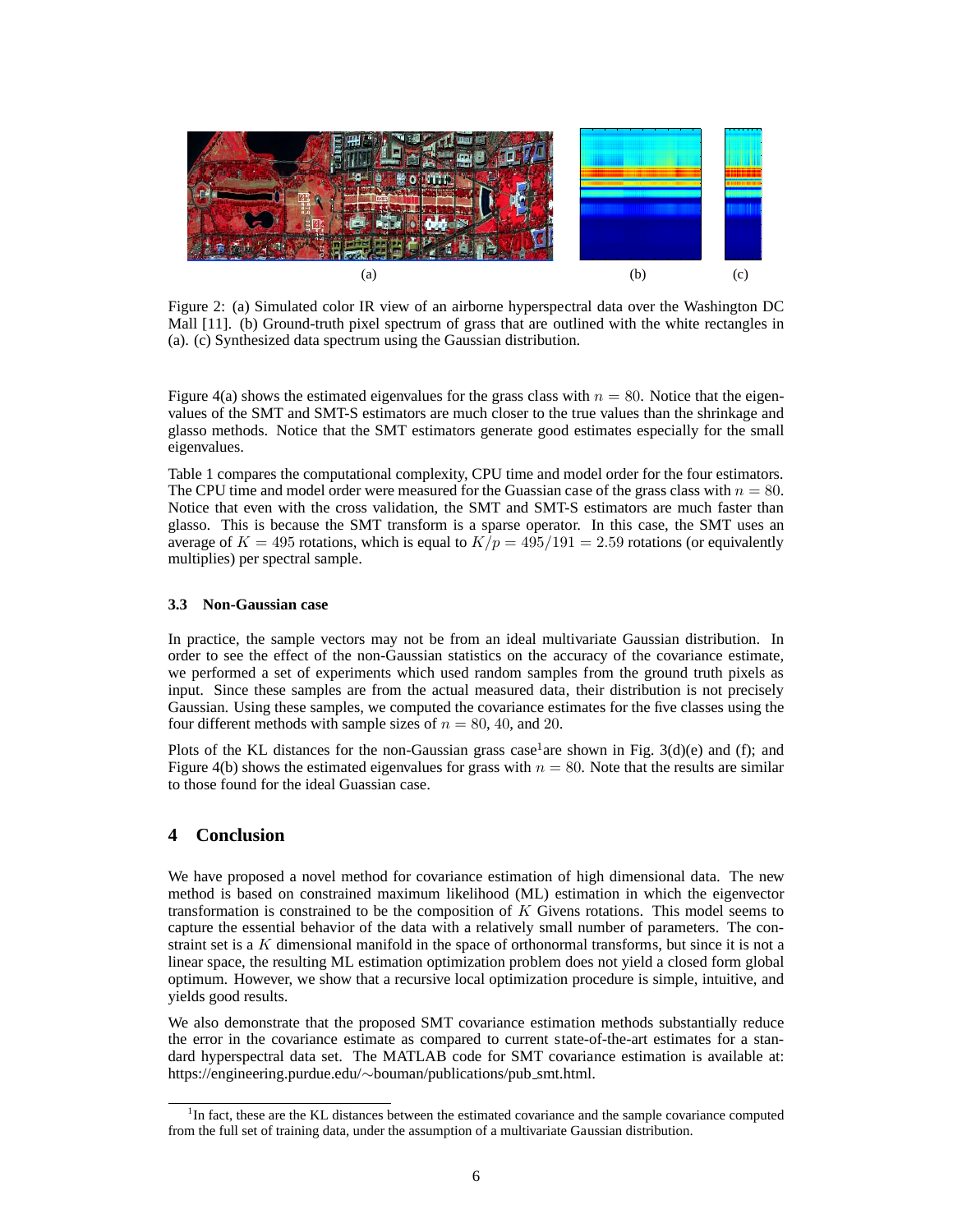

Figure 3: Kullback-Leibler distance from true distribution versus sample size for various classes: (a) (b) (c) Gaussian case (d) (e) (f) non-Gaussian case.



Figure 4: The distribution of estimated eigenvalues for the grass class with  $n = 80$ : (a) Gaussian case (b) Non-Gaussian case.

|                | Complexity                 | CPU time                         | Model order |
|----------------|----------------------------|----------------------------------|-------------|
|                | (without cross-validation) | (seconds)                        |             |
| Shrinkage Est. |                            | 8.6 (with cross-validation)      |             |
| glasso         |                            | 422.6 (without cross-validation) | 4939        |
| <b>SMT</b>     | $+ K p$                    | 6.5 (with cross-validation)      | 495         |
| SMT-S          | $+ Kn$                     | 7.2 (with cross-validation)      | 496         |

Table 1: Comparison of computational complexity, CPU time and model order for various covariance estimators. The complexity is without cross validation and does not include the computation of the sample covariance (order of  $np^2$ ). The CPU time and model order were measured for the Guassian case of the grass class with  $n = 80$ . *I* is the number of cycles used in glasso.